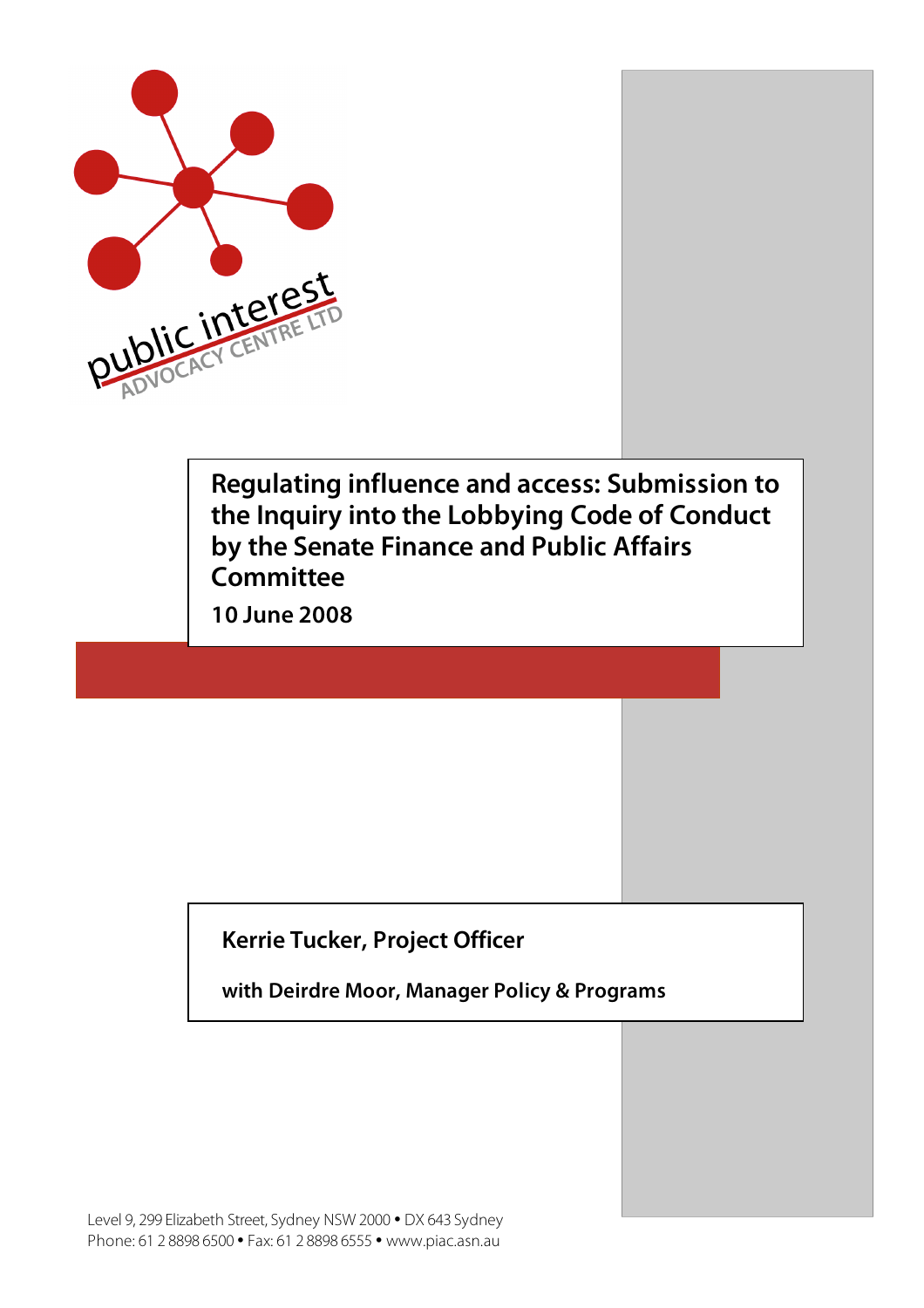## **Introduction**

### **The Public Interest Advocacy Centre**

The Public Interest Advocacy Centre (PIAC) is an independent, non-profit law and policy organisation thatseeks to promote a just and democratic society by making strategic interventions on public interest issues. PIAC identifies public interest issues and works co-operatively with other organisations to advocate for individuals and groups affected.

In making strategic interventions on public interest issues PIAC seeks to:

- expose unjust or unsafe practices, deficient laws or policies;
- promote accountable, transparent and responsive government;
- encourage, influence and inform public debate;
- promote the development of law—both statutory and common—that reflects the public interest; and
- develop community organisations to pursue the interests of the communitiesthey represent.

Established in July 1982 as an initiative of the Law Foundation of New South Wales, with support from the NSW Legal Aid Commission, PIAC was the first, and remains the only, broadly based public interest legal centre in Australia. Financial support for PIAC comes primarily from the NSW Public Purpose Fund and the Commonwealth and State Community Legal Centre Funding Program. PIAC also receives funding from the NSW Government Department of Energy and Water for its work on utilities, and from Allens Arthur Robinson for its Indigenous Justice Program. PIAC also generates income from project and case grants, seminars, consultancy fees, donations and recovery of costsin legal actions.

## **Senate Finance and Public Affairs Committee Inquiry into the Lobbying Code of Conduct**

On 14 May the Senate referred the following matter to the Finance and Public Administration Committee for inquiry and report by 28 August 2008:

- a. the Lobbying Code of Conduct issued by the Government;
- b. whether the proposed code is adequate to achieve its aims and, in particular, whether:
	- i. a consolidated code applying to members of both Houses of the Parliament and their staff, as well as to ministers and their staff, should be adopted by joint resolution of the two Houses,
	- ii. the code should be confined to organisations representing clients, or should be extended to organisations which lobby on their own behalf, and
	- iii. the proposed exemptions are justified; and
- c. any other relevant matters.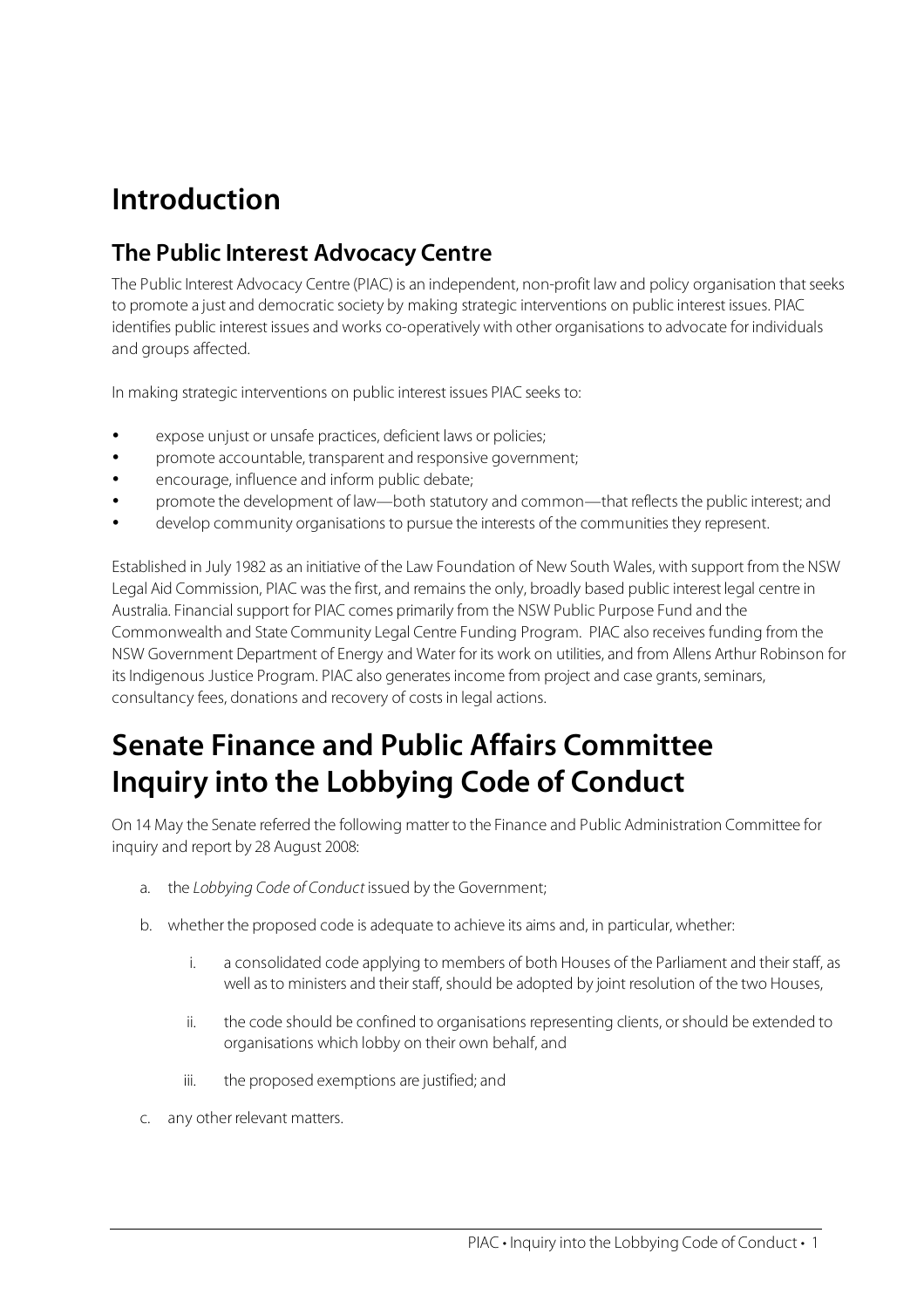# **Summary of Recommendations**

- That consideration be given to amending the Code so as increase reporting requirements of both lobbyists and Members of Parliament.
- That any agreed Lobbying Code of Conduct be extended to all Members of both Houses of the Parliament and their staff.
- That organisations representing paying clients or individuals lobbying on behalf of a for-profit corporation be required to comply with all aspects of the Code of Conduct.
- That not-for-profit organisations that lobby on their own behalf or on behalf of a client community be required to comply with sections 7 and 8 of the Code of Conduct.
- That consideration be given to the establishment of a Parliamentary Standards Officer or Commissioner, or similar agent, independent of government, to ensure high standards in all aspects of the workings of the Parliament.
- That both Members and lobbyists be required to show that they made reasonable effort to satisfy themselves of the truth.
- That sanctions for breach of the lobbying Code be strengthened.
- That there be ongoing independent evaluation of the effectiveness of any codes of conduct for lobbyists and Members of Parliament, as well as of any Officer charged with monitoring, educating or enforcing such codes and that such evaluations be tabled in the Parliament at regular intervals to be determined by the relevant Standing Committee.

## **Response to term of reference (a): the Lobbying Code of Conduct issued by the Government**

PIAC is pleased to have the opportunity to comment on the Government's Proposed Lobbying Code of Conduct (the Proposed Code).

Lobbying is an important and influential aspect of a healthy participatory democracy but it can have a corrupting influence and damage public trust in the Parliament and Public Service if such activity is not governed by high standards, and seen to be accountable, ethical and fair in terms of accessto and influence on decision makers. Responsibility for ensuring such high standards lies not only with the lobbyists but also with all public office holders.

PIAC congratulates the Government for this initiative. There are, however, a number of areas of concern in respect of the Code that PIAC believes require further consideration and amendment to the Proposed Code.

## **Response to term of reference (b): whether the proposed code is adequate to achieve its aims**

PIAC supports the broad aims of the Government in progressing this proposal but does have concerns about some elements, including its narrow coverage, lack of procedural fairness, accountability and enforceability. These matters are discussed in more detail below.

PIAC notesthat if a central aim of the Proposed Code isto shine light on lobbying activities much more could be done than just disclose whose interests paid lobbyists represent. Julian Fitzgerald, in his Discussion Paper for the Democratic Audit of Australia, argues for national registration of the lobbying industry supported by a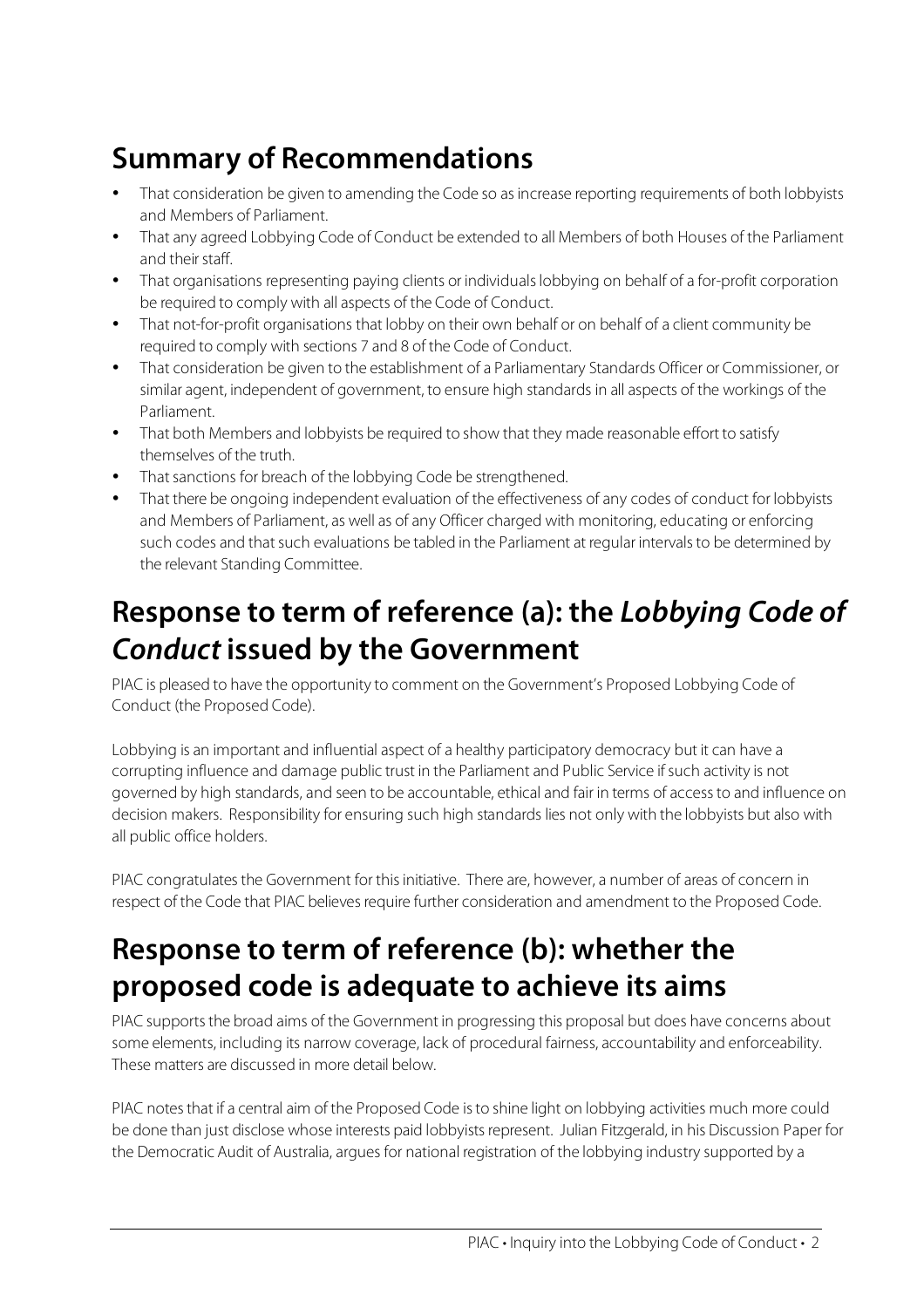Secretariat of the Federal Parliament—not a Minister—with regulation and registration power. Under Fitzgerald's proposal, minimum requirements of lobbyists would include submitting annual reports each financial year, information to be publicly available online and a searchable database of companies and consultants hosted on a website. Information would include how much was spent on lobbying activities and on what, such as entertainment, travel, advertising and so on. 1

Equally, transparency would be improved if greater responsibility was taken by Ministers and Members of Parliament to make publicly available information about by whom they are being lobbied and on what issues. Assuggested by Jack Waterford, Editor of the Canberra Times:

What would be nice would be to have simple lists, available to the public, about all those who made representations and to whom. In cases where the representations were made through third parties, such lists should include the actual client. In my ideal legislation, there would be a running, online, list for each major decision of government. It would record all representations made by people with financial interests in the outcome and, briefly, who was seen and on whose behalf. 2

Similar recommendations from the Accountability Working Party Australasian Study of Parliament Group (ASPG) in its report, Be Honest Minister Restoring Honest Government in Australia, include that legislation regulating lobbying should ensure online registration of each instance of lobbying activity via a website of every agency and Minister being lobbied. It also recommended that the Ministers be responsible for ensuring that a record of the content of lobbying activities is kept for each instance of lobbying related to the portfolio.<sup>3</sup>

PIAC supports the prohibition set out in section 7 of the Proposed Code on lobbying activities by former Ministers and Parliamentary Secretaries for 18 months after leaving office, and for 12 months for senior ministerial staff and public servants.

#### **Recommendation**

That consideration be given to amending the Code so as increase reporting requirements of both lobbyists and Members of Parliament.

### **Response to term of reference b(i): whether a consolidated code applying to members of both Houses of the Parliament and their staff, as well as to ministers and their staff, should be adopted by joint resolution of the two Houses**

According to statements on the website of the Department of Prime Minister and Cabinet, the Code of Conduct underpins the Register of Lobbyists:

<sup>&</sup>lt;sup>1</sup> Julian Fitzgerald, The Need for Transparency in Lobbying, Democratic Audit of Australia Discussion Paper 16/07, 2007.<br>
1 And Weterfard, We need to know who is blowing into the ear of novemperatic Capberra Times (Capber

Jack Waterford, 'We need to know who is blowing into the ear of government', Canberra Times (Canberra), 5 April 2008, <http://canberra.yourguide.com.au/news/opinion/editorial/general/we-need-to-know-who-isblowing-into-the-ear-of-government/132264.aspx> at 6 June 2008.

Accountability Working Party Australasian Study of Parliament Group, Be Honest Minister-Restoring Honest Government in Australia, 2007.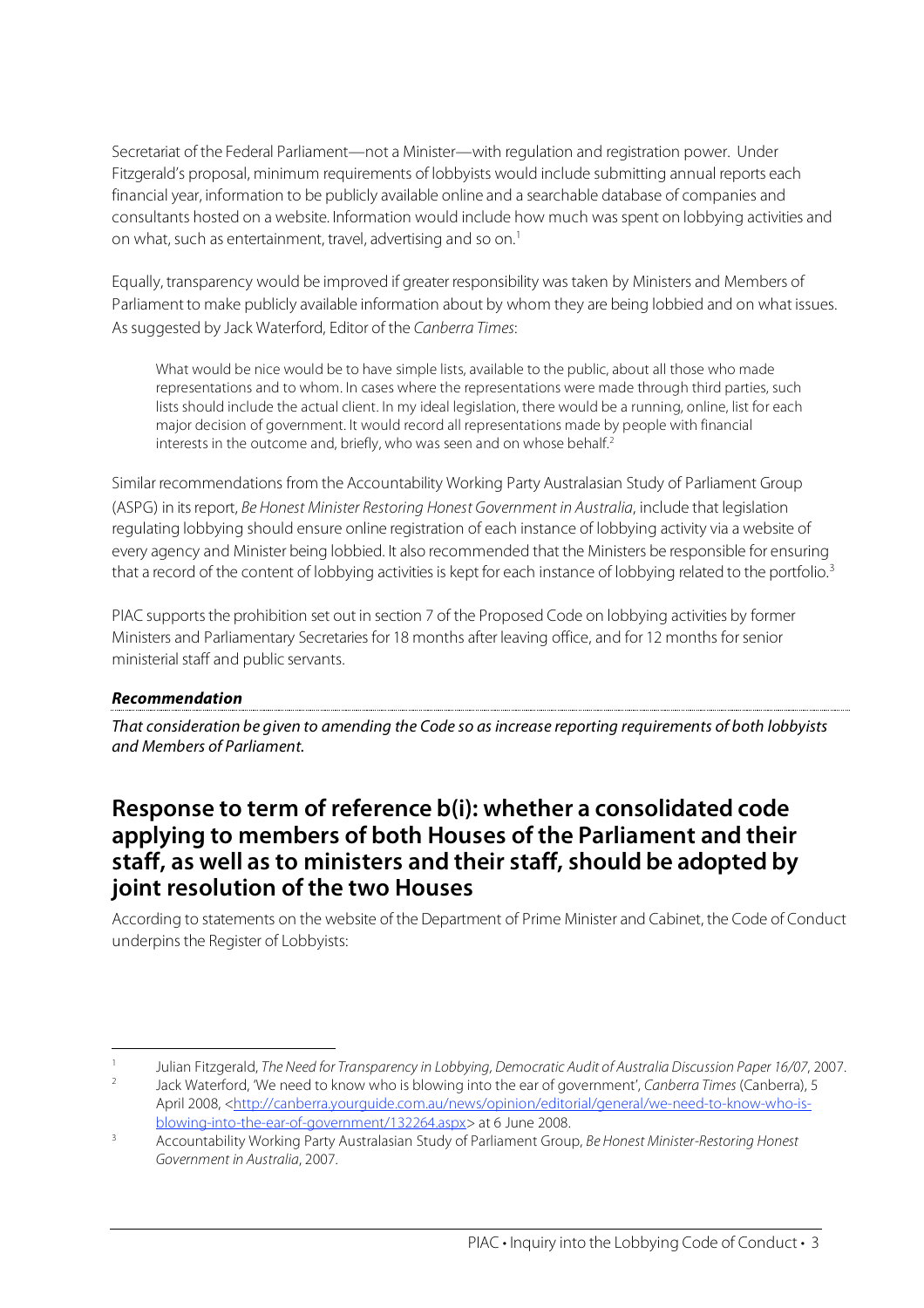… by defining lobbyists, clients, Government representatives and lobbying activities. It sets out the requirements for contact between lobbyists and Government representatives and indicates what will be publicly available on the register and the conditions for successful registration of lobbyists.<sup>4</sup>

It further states that:

Respect for the institutions of Government depends to a large extent on public confidence in the integrity of Ministers, their staff and senior Government officials.

In performing this role, there is a public expectation that lobbying activities will be carried out ethically and transparently, and that Government representatives who are approached by lobbyists can establish whose interests the lobbyist represents so that informed judgments can be made about the outcome they are seeking to achieve.

While some lobbyists work directly for a single client to advance the interests of that client, others lobby on behalf of a number of different clients. The Government believes it is important for Government representatives to know precisely who these lobbyists represent when they have dealings with them.<sup>5</sup>

While PIAC agrees with the above statement that 'Respect for the institutions of Government depends to a large extent on public confidence in the integrity of Ministers, their staff and senior Government officials', it also must be acknowledged that in the Westminster system the legislature has a critical role in holding the Executive of the day to account. The whole legislature equally must work with integrity if there isto be public confidence in the institutions not only of government but of our democratic system.

PIAC believesthe case for excluding Opposition and Cross Bench members from complying with such a Code of Conduct fails to recognise that all members can be the target of intense lobbying because their vote can be critical. Thisis particularly the case where the Government does not hold a majority in both houses and balance of power is held by other Members of Parliament, and is also the case before an election when a change of government is possible. If integrity of the process is a key aim of the Proposed Code then it should apply to all Members of Parliament.

#### **Recommendation:**

That any agreed Lobbying Code of Conduct be extended to all Members of both Houses of the Parliament and their staff.

### **Response to term of reference b(ii): the code should be confined to organisations representing clients, or should be extended to organisations which lobby on their own behalf**

It is argued on the Department of Prime Minister and Cabinet website<sup>6</sup>, and quoted above that the Code of Conduct underpins the Register of Lobbyists, and the Register will allow Government representatives who are approached by lobbyists to establish whose interests they represent so that informed judgments can be made about the outcome they are seeking to achieve.

 <sup>4</sup> Australian Government's Lobbyist Register: Questions and Answers, (2008) Department of Prime Minister and Cabinet, <http://lobbyists.pmc.gov.au/lobbyistsregister/index.cfm?event=faq> at 6 June 2008.

 $\frac{5}{6}$  Ibid.

<sup>6</sup> Australian Government's Lobbyist Register: Questions and Answers, (2008) Department of Prime Minister and Cabinet, <http://lobbyists.pmc.gov.au/lobbyistsregister/index.cfm?event=faq> at 6 June 2008.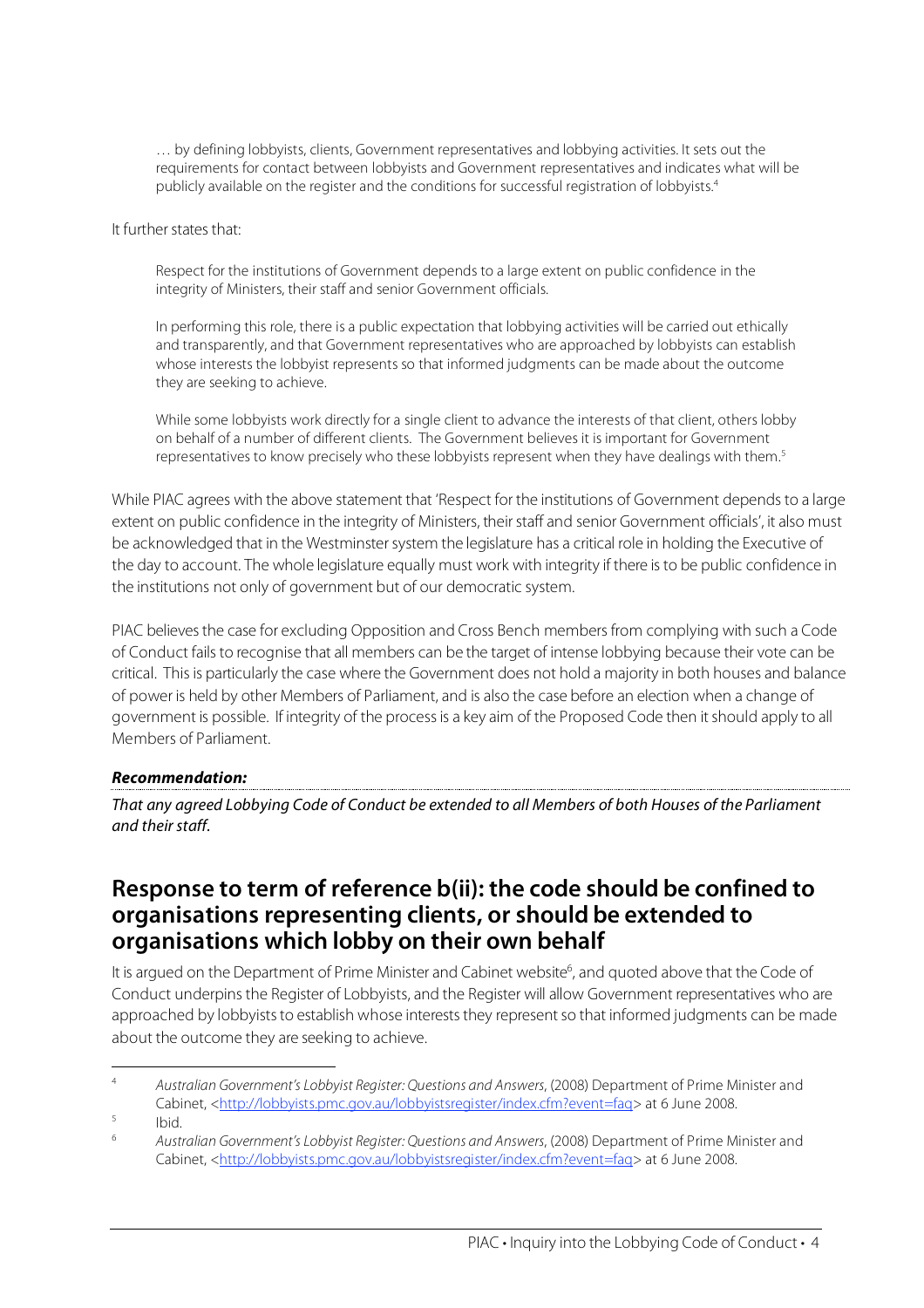There is a clear distinction made between lobbyists who work directly for a single client to advance the interests of that client and those who lobby on behalf of a number of different clients. The problem with this claim isthat if indeed the only aim of the Code was to support the Register, it would only include requirements relevant to being on the register, such as how often information must be updated, type of information and so on.

However this Code goes much wider and includesin section 8 on 'Principles of Engagement with Government Representatives<sup>17</sup> requirements such as to not engage in any conduct that is corrupt, dishonest or illegal, to reasonably satisfy themselves of the truth and accuracy of all statements and information provided by them, to not make misleading, exaggerated or extravagant claims about the nature or extent of their accessto decision makers, and to strictly separate personal political tiesfrom lobbying activities.

While PIAC strongly upports such standards being included in a Code of Conduct, the question has to be asked why such standards would not apply to all lobbying activity. Aspects of the Code relevant to the requirements of the Register could be confined to organisations representing clients but the wider ethical requirements of the Code as set out in section 8 could usefully be extended to organisations that lobby on their own behalf or on behalf of their client community, such as welfare agencies and community legal centres.

It isinteresting to note the development of similar law in Canada. Initially professional lobbying firms had to give more detailed information on their clients and finances than those lobbyists representing corporations and interest groups but this two-tier system was found to be unsatisfactory and was amended in 1993.

The Canadian Lobbyists Registration Act 1988 covers three types of lobbyists:

- consultant lobbyists who are paid to lobby for clients;
- in-house lobbyists (corporate): these are employees who, as a significant part of their duties, lobby for an employer that carries out commercial activities for financial gain;
- in-house lobbyists (organisations): these are not-for-profit organisations in which one or more employees lobby, and the collective time devoted to lobbying amounts to the equivalent of a significant part of one employee's duties.<sup>8</sup>

#### **Recommendations:**

That organisations representing paying clients or individuals lobbying on behalf of a for-profit corporation be required to comply with all aspects of the Code of Conduct.

That not-for-profit organisations that lobby on their own behalf or on behalf of a client community be required to comply with sections 7 and 8 of the Code of Conduct.

 <sup>7</sup> Lobbying Code of Conduct (2008) Department of Prime Minister and Cabinet <http://lobbyists.pmc.gov.au/lobbyistsregister/index.cfm?event=contactWithLobbyistsCode> at 6 June 2008.

Ken Coghill and Joo-Cheong Tham, Submission to the Electoral Matters Committee Inquiry into Conduct of the 2006 Victorian State Election and matters related thereto (2007).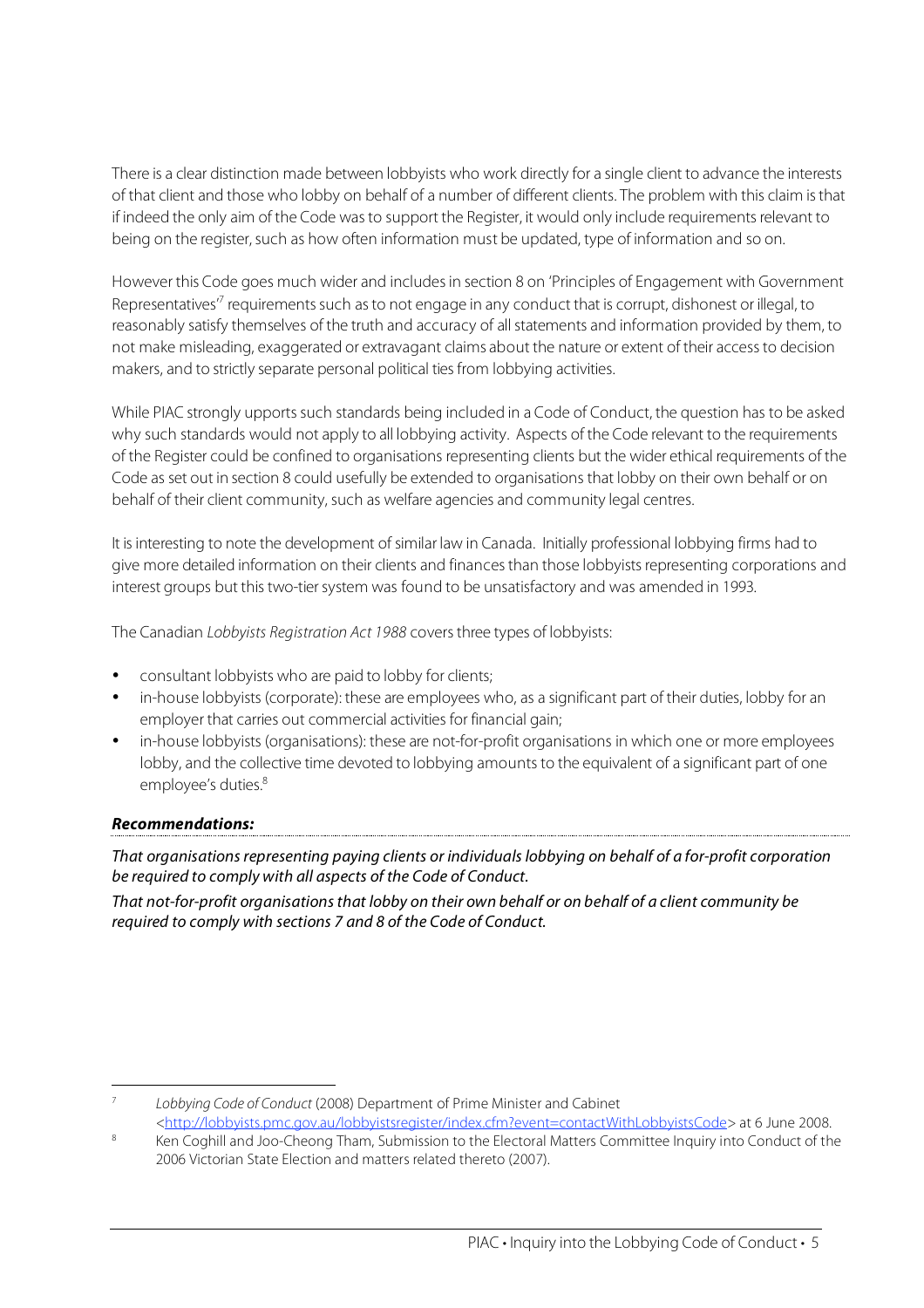### **Response to term of reference b(iii): the proposed exemptions are justified**

As already discussed PIAC does notsupport the exemption of organisations that lobby on their own behalf (ratherthan for a client) from aspects of the Code of Conduct not relevant to the Register. Neither does PIAC support the exemption of the following entities asset out in the section 3 'Definitions' of the Proposed Code:

- (a) charitable, religious and other organisations or funds that are endorsed as deductible gift recipients; or
- (b) non-profit associations or organisations constituted to represent the interests of their membersthat are not endorsed as deductible gift recipients. 9

The argument for inclusion of these groups is essentially the same. If it is desirable for lobbying activity to be guided by a set of high standards then such high standards must apply to all those involved in the lobbying.

PIAC supports the exemption for individuals making representations on behalf of relatives or friends about their personal affairs. PIAC would argue that in a participatory democracy such individual activity should be encouraged rather than be made more difficult.

The other exemptions are reasonable.

## **Response to term of reference (c): any relevant matters**

### **Procedural fairness and enforceability**

While PIAC is supportive of the need to structure standards more effectively into the business of lobbying, care must be taken to ensure that any system introduced is fair and equitable. There are several aspects of the Proposed Code that PIAC believes fail in this regard.

The first is procedural fairness. PIAC is of the view that if the introduction of a Code of Conduct for lobbyists does not include procedurally fair processes, public confidence in the integrity of Ministers, their staff and senior Government officials will be negatively affected.

The Proposed Code gives ultimate power to the Secretary of the Department of the Prime Minister and Cabinet to manage the process and deal with breaches of the Code. There is no apparent appeal right or independent scrutiny of the decision available for lobbyists who are alleged to have breached the code.

The Secretary will investigate any statement reporting an alleged breach of the Code. If he or she considers that a breach has occurred and that it is sufficiently serious to warrant the possible removal of the lobbyist from the Register, the Secretary will advise the individual concerned of the reasons why he or she proposes to remove him or her from the Register and give the lobbyist an opportunity to state why the proposed course of action should not be followed. The Secretary will take any response into account before making his or her decision.<sup>10</sup>

Lobbying Code of Conduct (2008) Department of Prime Minister and Cabinet

<sup>&</sup>lt;http://lobbyists.pmc.gov.au/lobbyistsregister/index.cfm?event=contactWithLobbyistsCode> at 6 June 2008. <sup>10</sup> Australian Government's Lobbyist Register: Questions and Answers, (2008) Department of Prime Minister and Cabinet, <http://lobbyists.pmc.gov.au/lobbyistsregister/index.cfm?event=faq#23> at 6 June 2008.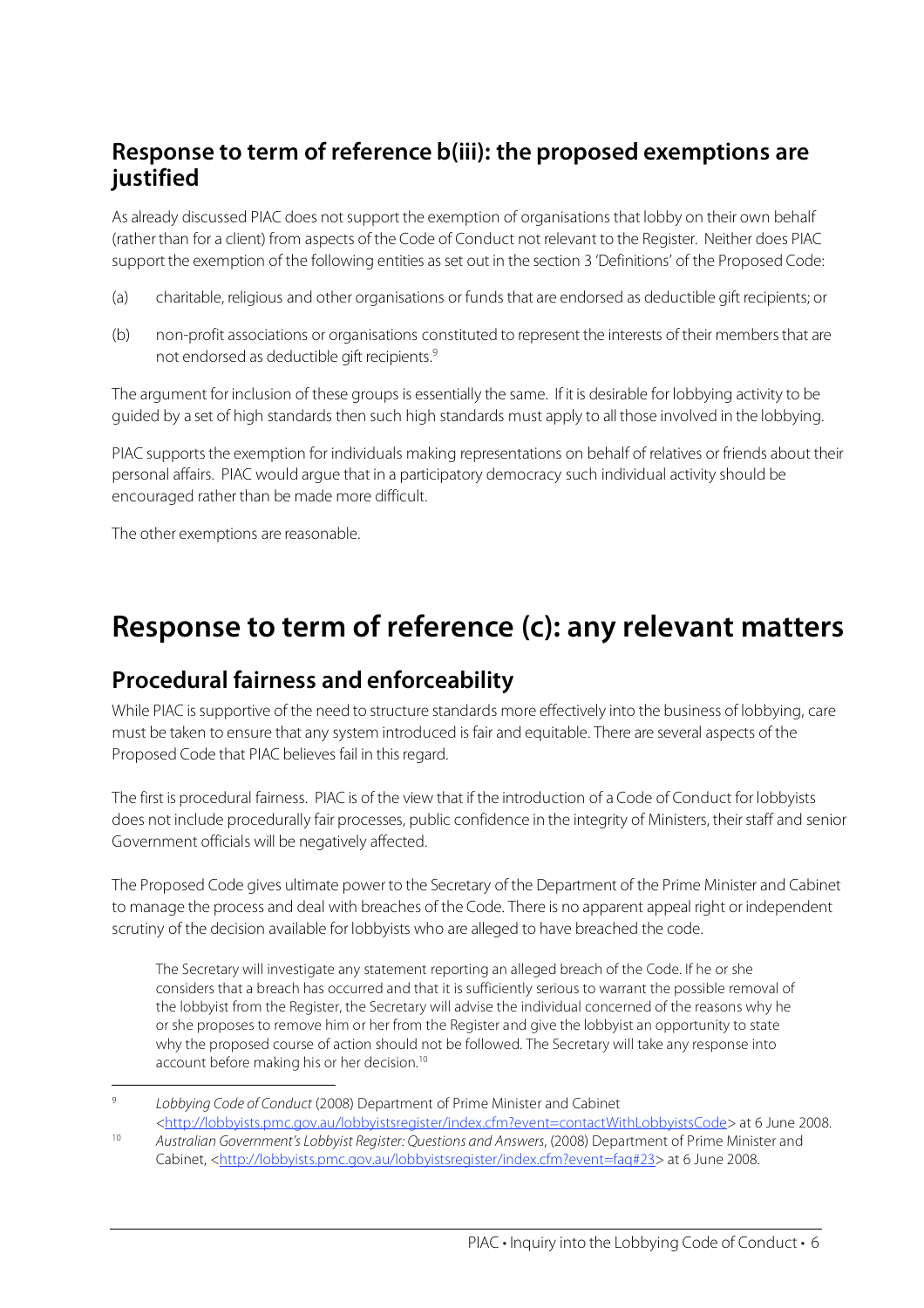However the situation appearsto be different for Ministers who are alleged to have breached the Code. The Preamble to the Code states that the Lobbying Code of Conduct applies in conjunction with the Australian Government Standards of Ministerial Ethics and other relevant codes. In the implementation section of the Standards of Ministerial Ethics<sup>11</sup>, it is stated that if there is a serious breach of the guidelines by a Minister or allegation of improper conduct of a significant kind, the Prime Minister may refer the matter to an appropriate independent authority for investigation and/or advice.

PIAC is of the view that all participants should have equal access to procedurally fair processes and that there should be an agent independent of government to oversee the process.

During the debate regarding a similar Code in Western Australia, the WA Greens called for an independent body to administer the register of lobbyists and police compliance with the code of conduct as well as for the State Administrative Tribunal to hear complaints concerning breaches of the Code of Conduct.<sup>12</sup>

In Canada after the 2006 election amendments were made to the Lobbying Act that established a new Commissioner of Lobbying as an independent Agent of Parliament, with expanded investigative powersto ensure compliance with the Lobbying Act as well as an education mandate.<sup>13</sup>

The Australasian Study of Parliament Group recommends in Be Honest Minister as part of its plan for reform of Australian government, that a Parliamentary Standards Commissioner be appointed as an Independent Officer of the Parliament. The Commissioner's primary role would be to support and assist parliamentarians in the discharge of their responsibilities, including providing guidance and training for all Members of Parliament on matters of conduct, propriety and conflicts of interest. Responsibilities of the Commissioner would include monitoring and proposing modifications to any guides or codes of either House, receiving and investigating complaints, and investigation of possible breaches on the Commissioner's own motion. The Commissioner would report to Parliament—and therefore the people—and be appointed on the recommendation of an allparty Parliamentary Committee. 14

PIAC is supportive of such proposals and recommends that there be further investigation of the establishment of a Parliamentary Standards Commissioner in order to restore and maintain confidence in parliamentary processes.

PIAC commends to this inquiry the following introductory statement in the Be Honest Minister report: 'Accountable government, where the rule of law, reason and procedural fairness flourishes, strengthens democracy'. 15

 <sup>11</sup> Australian Government Standards of Ministerial Ethics (2007) Department of Prime Minister and Cabinet <http://www.dpmc.gov.au/guidelines/docs/ministerial\_ethics.pdf> at 6 June 2008, 7.

<sup>12</sup> MLC Giz Watson (Greens), 'Lobbyist Register Toothless' (Media Release, 22 March 2007).<br>13 Kep Gosbill and Joe Channes Tham Submission to the Electoral Matters Committee Inquiries

Ken Coghill and Joo-Cheong Tham, Submission to the Electoral Matters Committee Inquiry into Conduct of the 2006 Victorian State Election and matters related thereto (2007).

<sup>14</sup> Accountability Working Party Australasian Study of Parliament Group, above n3, 61.

Ibid 1.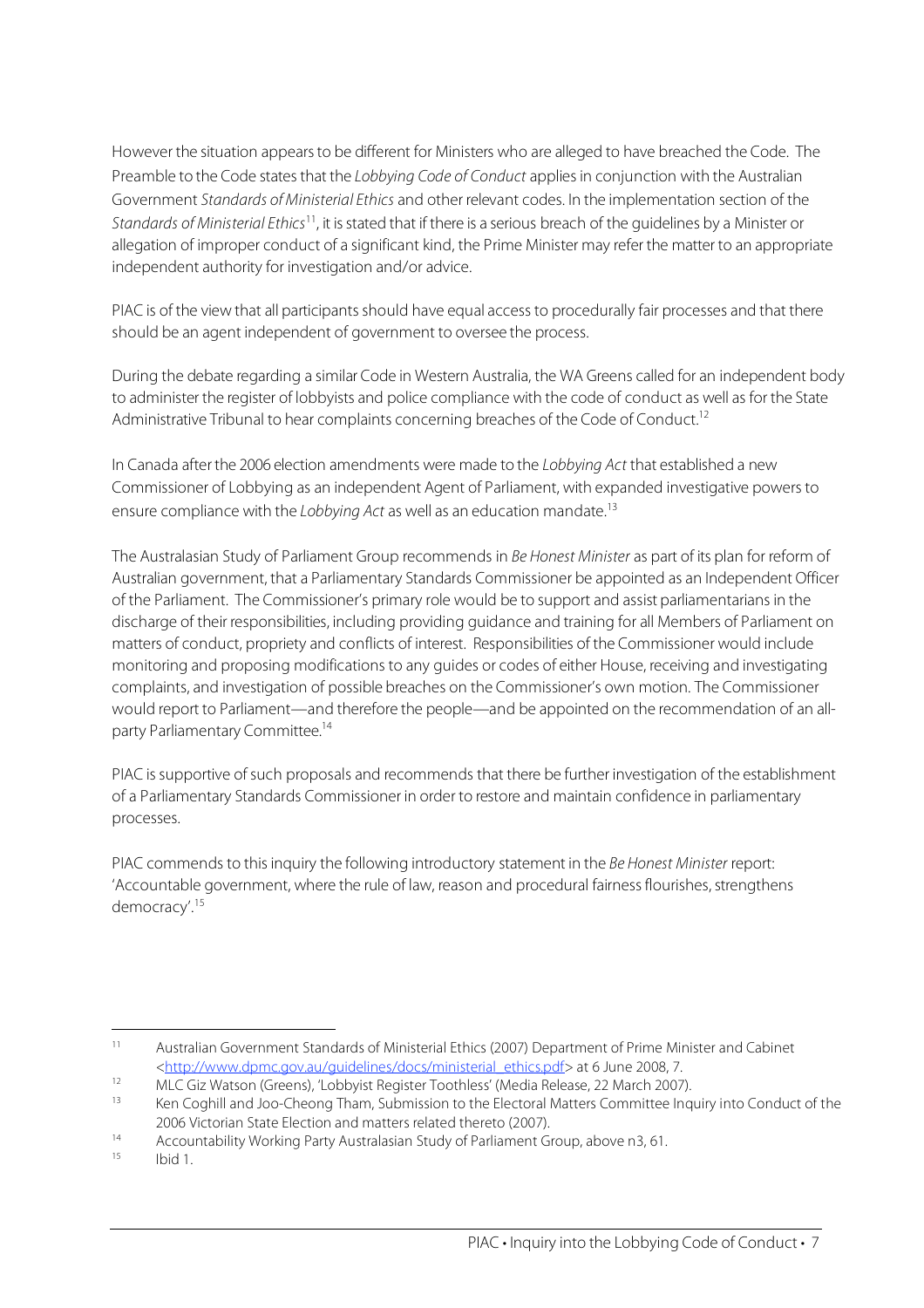#### **Recommendation:**

#### That consideration be given to the establishment of a Parliamentary Standards Officer or Commissioner, or similar agent, independent of government, to ensure high standards in all aspects of the workings of the Parliament.

For the system to be procedurally fair it is also critical that both lobbyists and Ministers and Members of Parliament are required to meet the same burden of responsibility in terms of their obligations. PIAC notesthat the Proposed Code statesin section 4 that a Government Representative shall not 'knowingly or intentionally' be a party to lobbying activities by a lobbyist who is not on the Register of Lobbyists<sup>16</sup> yet lobbyists:

… must use all reasonable endeavours to satisfy themselves of the truth and accuracy of all statements and information provided by them to clients whom they represent, the wider public and Government representatives<sup>17</sup>

One could reasonably ask why the Ministers can just claim ignorance, whereas the lobbyist must show they tried to find out the truth.

Some ministers claim that they cannot be held personally responsible for the acts and omissions of others who are involved in the administration of their portfolios because they did not know when they should have known and those directly answerable to them did know but did not tell them. They are not told because of a culture that allows information be withheld so that the minister can say 'I did not know'. Effectively, personal responsibility is denied. 'Bad government is the inevitable result of a lack of accountability' and fertile ground is prepared for corruption.<sup>18</sup>

#### **Recommendation:**

That both Members and lobbyists be required to show that they made reasonable effort to satisfy themselves of the truth.

### **Lack of enforceability**

Related to the issue of procedural fairness is the question of enforceability. John Warhurst comments that the 'lack of teeth and lack of real sanctions' leaves a question around whetherthose involved will take the issue seriously.<sup>19</sup>

The Preamble to the Proposed Code states that:

Lobbyists and Government representatives are expected to comply with the requirements of the Lobbying Code of Conduct in accordance with their spirit, intention and purpose.<sup>20</sup>

Such statements would be much stronger if they were accompanied by meaningful sanctions; and meaningful sanctions that apply both to Members of Parliament, public servants and lobbyists.

<http://lobbyists.pmc.gov.au/lobbyistsregister/index.cfm?event=contactWithLobbyistsCode> at 6 June 2008.  $\frac{17}{18}$  Ibid.

<sup>&</sup>lt;sup>16</sup> Lobbying Code of Conduct (2008) Department of Prime Minister and Cabinet

<sup>&</sup>lt;sup>18</sup> Accountability Working Party Australasian Study of Parliament Group, above n3, 2.

<sup>19</sup> John Warhurst, The Lobbying Code of Conduct: An Appraisal, Democratic Audit Discussion Paper 4/08 (2008). Lobbying Code of Conduct (2008) Department of Prime Minister and Cabinet

<sup>&</sup>lt;http://lobbyists.pmc.gov.au/lobbyistsregister/index.cfm?event=contactWithLobbyistsCode> at 6 June 2008.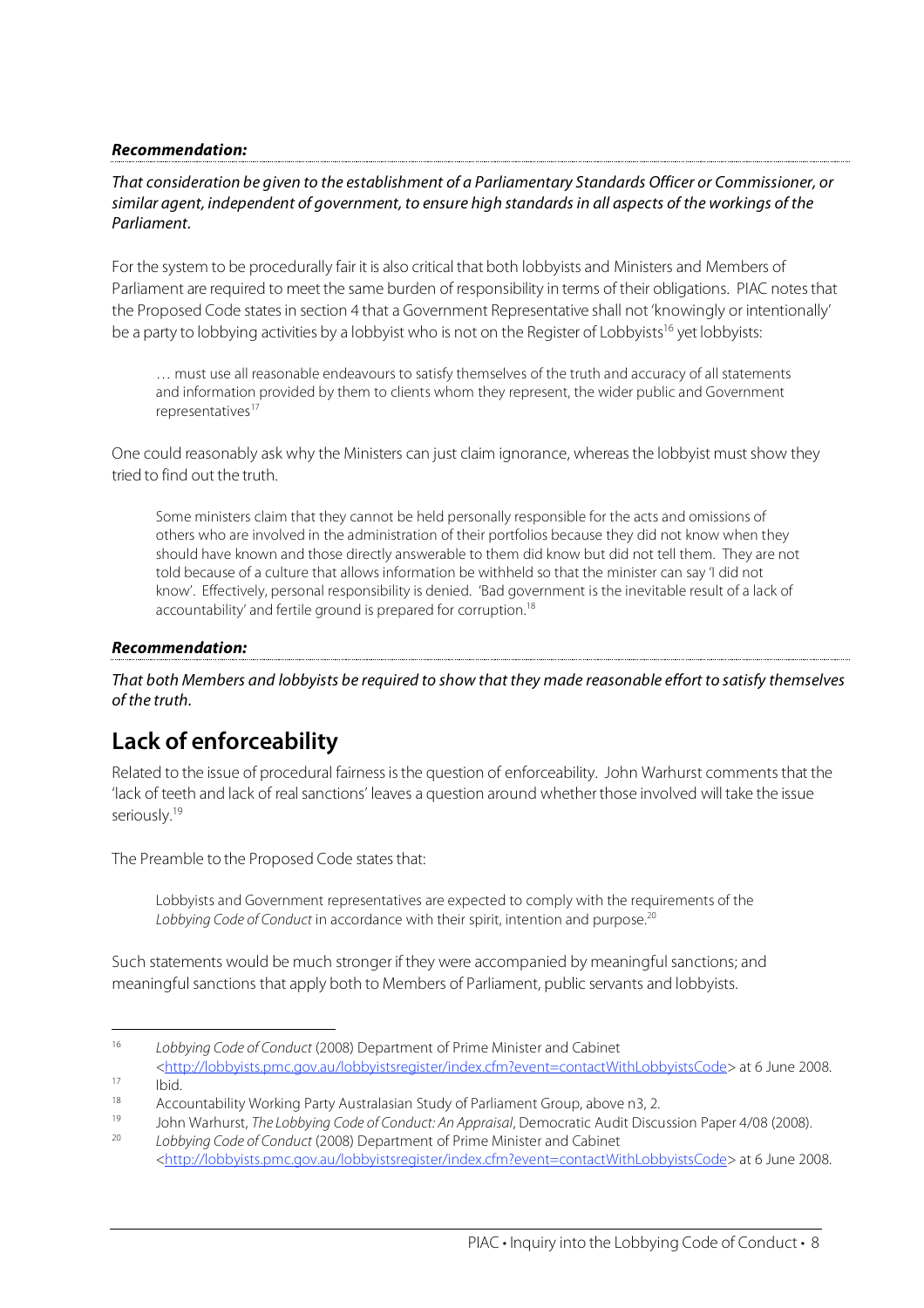Under the current Code lobbyists who represent organisations can be sanctioned for breaches of the Code through their removal from the Register. If the Code of Conduct is extended to other lobbyists, as recommended in this submission, there would need to be consideration of a different system of sanctions. PIAC is of the view that even the current sanction of removal from the Register could be strengthened.

For example, in Canada there has recently been an extension from two to ten years of the period during which possible infractions or violations under the Lobbying Act and the Lobbyists' Code of Conduct can be investigated and prosecution can be initiated and there has been a doubling of the monetary penalties for lobbyists who are found guilty of breaching the requirements of the Lobbying Act.<sup>21</sup>

While PIAC is of the view that such a system of sanctions for lobbyists who breach the Code should be given serious consideration, this should only occur if procedural fairness is radically improved in the system (as recommended in thissubmission) and there is also an effective means of sanctioning Members of Parliament who breach the Code. Lobbyists have the right to procedural fairness and equal treatment.

The issue of sanctions for unethical conduct of Members of Parliament is complicated by the fact that decisions regarding imposition of sanctions on Members of Parliament are most usually made at a political level, unless the allegation is of illegal activity or it is a Ministerial Administrative Decision that can be reviewed by a tribunal or possibly the Ombudsman and Auditor General.<sup>22</sup> While the Australian Government Standards of Ministerial Code of Ethics states that if there is a serious breach of the guidelines by a Minister or allegation of improper conduct of a significant kind, the Prime Minister may refer the matterto an appropriate independent authority for investigation and or advice, it is not clear that such an option exists in relation to other Members of Parliament. 23

As already discussed and recommended, PIAC issupportive of the establishment of a Parliamentary Standards Commissioner or other independent office charged with ensuring high standards, procedural fairness and accountability in the Federal Parliament.

### **Recommendation**

That sanctions for breach of the lobbying Code be strengthened.

## **Conclusion**

Because of the short time frame allowed for submissions to this Inquiry, PIAC has not been able to fully explore all aspects of this complex issue. It isimportant that any new system is accompanied by ongoing independent evaluation to ensure loop-holes and any unintended consequences can be dealt with promptly.

Lobbying is not in itself a problem, and lobbyists on the whole are not dishonest. Care must be taken in any proposal that measuresintroduced to ensure high standards do not inflict unreasonable demands on lobbyists, therefore reducing the capacity for a broad range of voices to be heard by elected representatives. It

<sup>&</sup>lt;sup>21</sup> Ken Coghill and Joo-Cheong Tham, Submission to the Electoral Matters committee Inquiry into Conduct of the 2006 Victorian State Election and Matters Related Thereto (2007) 67

<sup>22</sup> Accountability Working Party Australasian Study of Parliament Group, above n3, 7.

<sup>23</sup> Australian Government Standards of Ministerial Ethics (2007) Department of Prime Minister and Cabinet <http://www.dpmc.gov.au/guidelines/docs/ministerial\_ethics.pdf> at 6 June 2008.